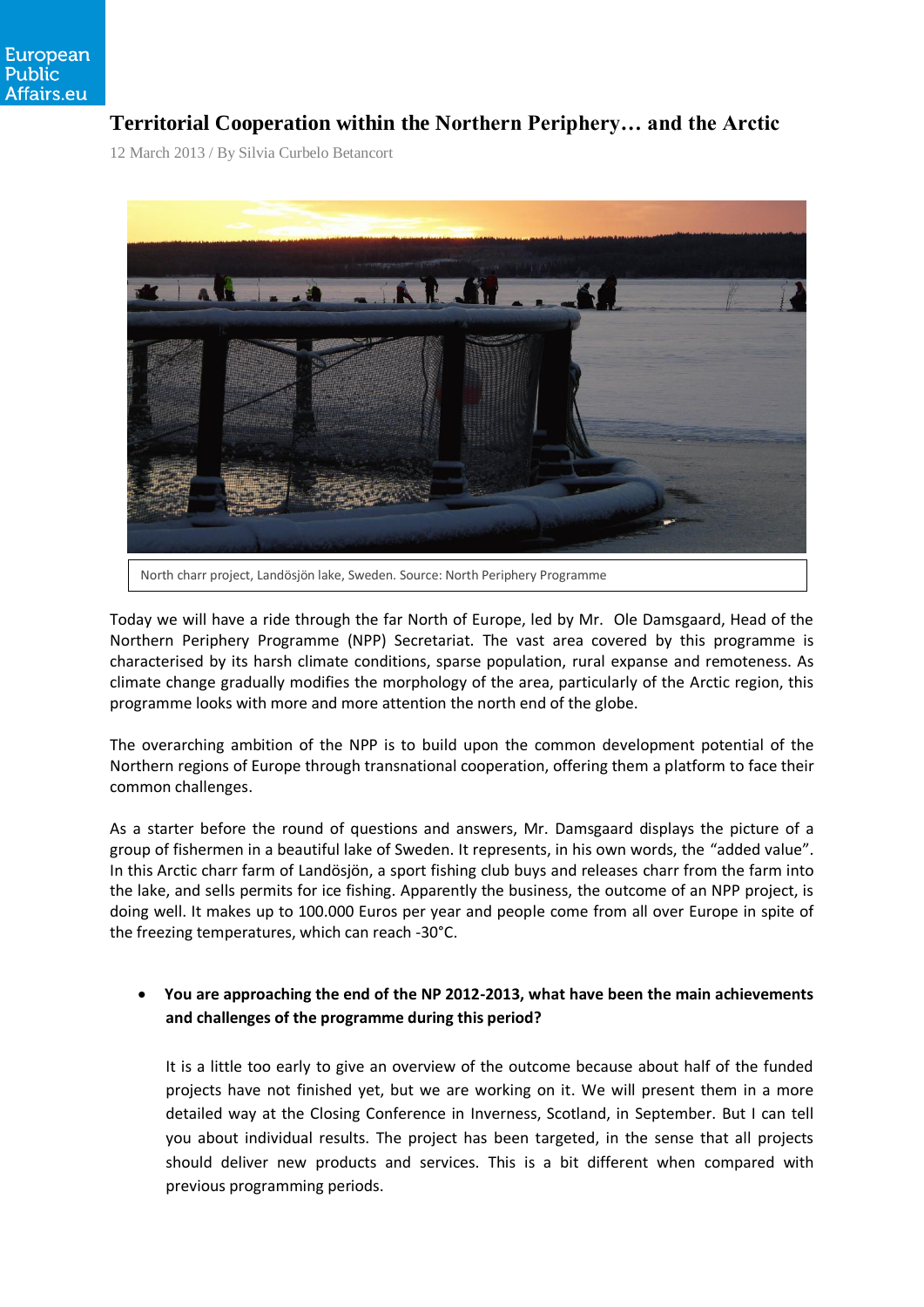An example is the [Arctic Charr,](http://www.northernperiphery.eu/en/projects/show/&tid=4) based on someone's idea that hydropower stations could be used for raising this specific fish, not only for exporting it, but also for selling fishing tours, as it is very attractive for fisherman to explore these lakes. This is an example in which a number of new jobs are created by implementing this idea.

As an example of services, we have [a project dealing with telemedicine.](http://www.northernperiphery.eu/en/projects/show/&tid=94) There are considerable distances between individual citizens and the medical personnel at hospitals. Therefore, a kind of remote treatment is important, as well as different services that enable citizens to help themselves through special ICT. For instance, it would allow them to control blood pressure, handle diabetes and gain access to specific training programmes.

# **What are the main differences of the NPP in the programming period 2006-2013 and the prospective NPP 2014-2020?**

There are a number of differences. First of all the EU Commission has underlined a number of differences from the previous programmes and the upcoming ones. We should place a higher focus on results and the actions should be more targeted than in previous programmes. One of the new programme's priorities will be innovation and development of SMEs. What is also important, referring to results, is that the Commission wants results in relation to the entire programme area and not only results in relation to individual projects.

This is a huge challenge; in fact, because our programme area is huge and the funding is quite limited. The expectation is that this programme should impact the whole programme area and this is, in my point of view, very

ambitious.

The Arctic is becoming a bit more visible in the new programme. The area covered by the programme is the same than in the previous one, but the emphasis on the Arctic is higher and therefore the name has been changed from the North Periphery to the North Periphery and Arctic.

In terms of budget, it will probably increase between 20% and 30%. However, the final decision has not been taken yet.



#### **What is the explanation for this emphasis on the Arctic?**

The Arctic dimension was considered before, but you can say that the international political scenario has changed during the last ten years and the interest on the Arctic has grown considerably. The EU has applied for being an observer in the Arctic Council, China has also applied, alongside a number of other countries. The Arctic Council consists of the countries that are covering parts of the Arctic. That is an indicator of the huge international interest on what goes on in the Arctic regions.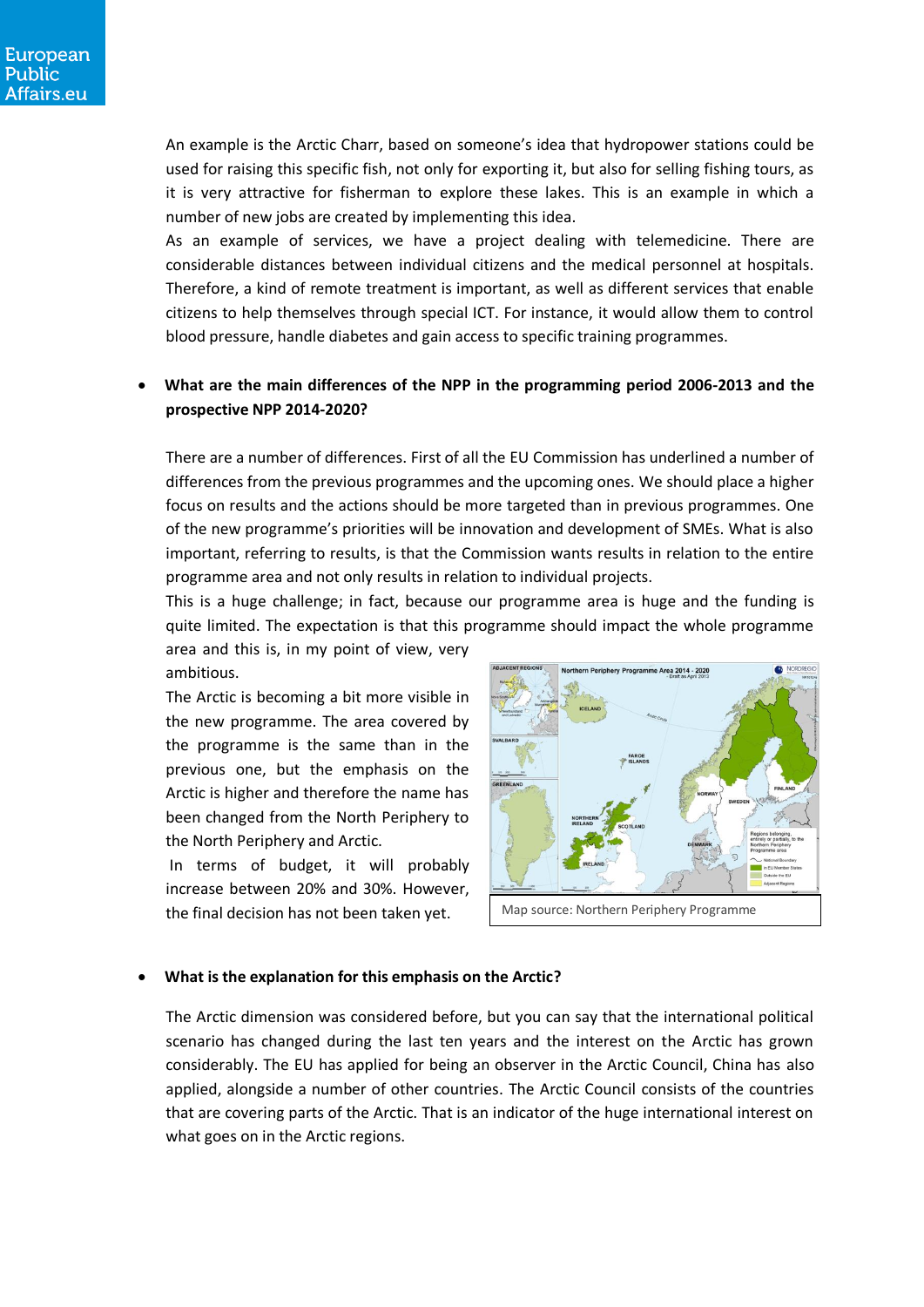The traditional interest in the Arctic was related to scientific and security issues, but today it has been broadened to cover economic interests, due to its richness in natural resources. These resources are becoming accessible due to the climate change and the declining ice.

Transport is another field that has contributed to this increased interest. Due to climate change, it is expected that it will be possible to open up maritime routes through the Arctic Sea, from Asia to Europe and the United States. This would reduce the distances for the transport of commodities from the East to the West.

As Europe is interested in the Arctic, there has been pressure from the European Commission for the Arctic to be included in the name of the programme, as a means to underline that the EU contributes to this region.

#### **What are the characteristics of the Arctic dimension?**

In fact there has been a long discussion with different stakeholders in the last year. There has been a specific preparatory project, besides the ordinary programming process in which a huge number of stakeholders within the Arctic regions and the surrounding areas had been in dialogue, trying to identify what is this specific Arctic interest. You can say that a major interest is that Arctic stakeholders and project partners are involved in different kinds of projects, increasing the interaction between the Arctic and the rest of the world. There are not specific themes and priorities for the Arctic, as the most important Arctic challenges are already addressed within the themes and priorities of the overall programme.

The most important thing is that the Arctic is better integrated with the surrounding world and Arctic stakeholders are becoming an active part of the globalization process.

## **Who are the Arctic stakeholders?**

The people living in the Arctic. There are also international stakeholders, like the Arctic Council and the scientific community. But, first of all, the main stakeholders are the people living there.

It is important to note that the Arctic is not empty. One of its characteristics is its extremely low population density when considered in it's entirety. However, there are people living there and there are even big cities within the Arctic area. The main concern for the programme is that these people living there could become, to a higher extent, an active part of the globalization process, utilizing their competences and other potentials for competition with the rest of the world.

The potentials of the Arctic are considerable, for its natural resources, the knowledge and competences of the population and other facts. The difference between more densely populated regions within Europe and the Arctic is that the interaction within the Arctic region and between the Arctic and the rest of the world is lower compared to more urbanized areas.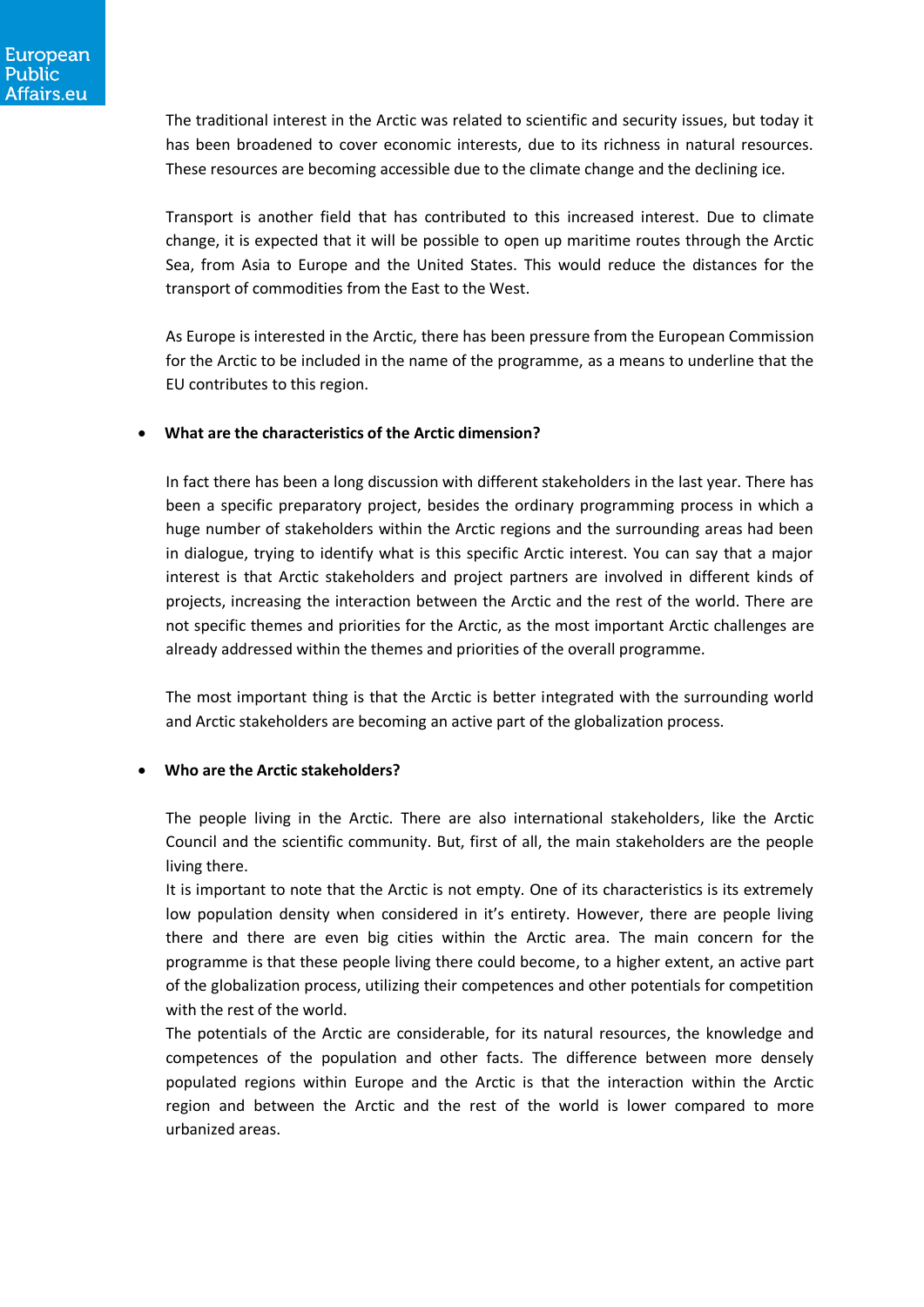**You mainly refer to the social scope, but the programme also covers the economic and environmental potentials. How is the upcoming NPP going to tackle them, without one being at the expense of the other?**

You are asking whether it is possible to exploit the natural resources in the Arctic without social and environmental impacts, and that is strictly speaking not possible. But of course you can always discuss how big an impact you are willing to accept. There is an example in Greenland. The Greenlandic society is highly dependent on the economic support from Denmark. The Greenlandic ambition is to become totally independent economically, but they need to have a more sustainable economy.

Because there are so many natural resources in Greenland, mining would be a future way of supporting the economy. However, an expert report recently concluded that if they have to replace the money they get from the Danish state they need to open 24 mega projects - 24 new mines. And for the time being there are new licenses for only two and it is unsure when these will be implemented.

Having 24 mega projects within a society of 60.000 inhabitants would be a disaster if it takes place on a short term perspective. Of course it is possible to find acceptable ways to exploit resources; however the economic potential is modest if seen in a short term perspective, as it would definitively be a social and environmental disaster. Besides, there might not be enough international investors for that at the current moment. So, eventually, it is a balance between what is possible in terms of investment and what is acceptable in terms of impact.

# **The Arctic does not solely belong to Europe. Will the future NPP launch projects in cooperation with Canada, the USA or Russia?**

Russia and Canada have expressed their interest to join the new NPP so there will be cooperation with them within the programme. It will be on a project-by-project basis and they will have the opportunity to join the Monitoring Committee as observers.

Russia particularly has expressed a high interest in that. but seen in relation to other programmes such as the process initiated by the Norwegian and Scottish government with the aim to establish better coordination between different initiatives. A coordination group which consists of programmes that are working within the Arctic, supporting specific actions there, could be the format of the future. This coordination body could for instance meet a couple of times a year to share experience and develop some commons initiative. Something is underway there.

#### **Any inspirational statement as a closure?**

Yes. The Northern Periphery has always been on the outskirts of Europe in many ways, as its name reflects. However, the Arctic developments in this area of Europe are becoming more and more important. Probably, in the future, the Northern Periphery will not be a periphery as such, but a more central part of Europe because of better access and more economic